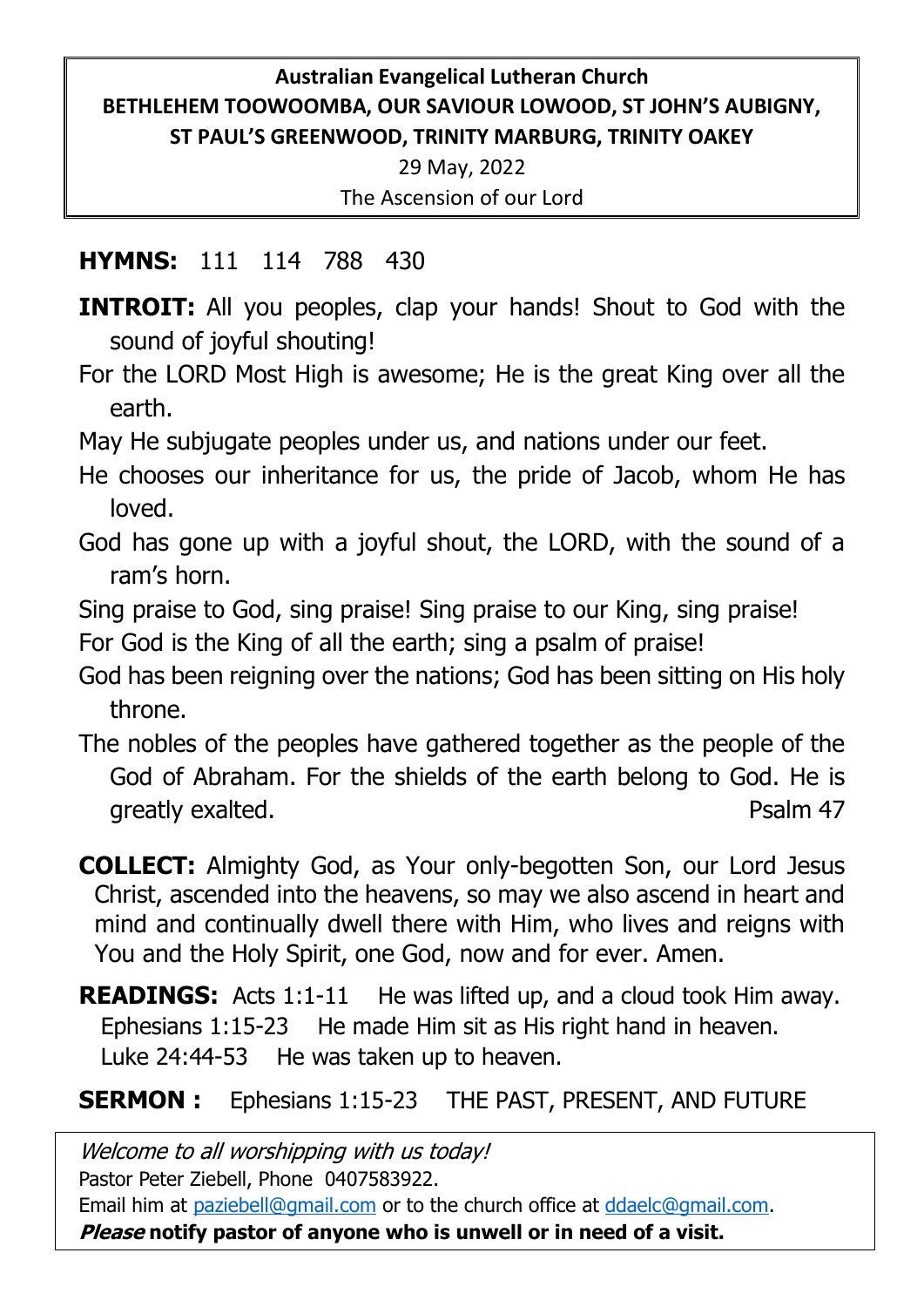#### **The Ascension of Christ Jesus**

The book of Acts gives us the fullest account of Jesus' ascension into heaven (1:1-11). Christ's ascension was not a physical removal of His human nature to some remote spot in the universe (such as Reformed theology believes). Heaven is simply where God is. Jesus says, "*See that you do not despise one of these little ones. For I tell you that in heaven their angels always see the face of My Father who is in heaven*" (Matt. 18:10). Revelation 11:12 also says, "*Then they heard a loud voice from heaven saying to them, "Come up here!" And they went up to heaven in a cloud, and their enemies watched them*."

Jesus' ascension into heaven is not a change of location but a change of status. He withdrew His visible presence from His disciples (Acts 1:9). Yet He has assured us of His continuing presence. He tells us, "*For where two or three are gathered in my name, there am I among them*" (Matt. 18:20) and "*I am with you always, to the end of the age*" (Matt. 28:20).

Jesus' ascension into heaven was a public certification for His disciples of His lordship over creation. When a king is crowned or a Prime Minister is inaugurated, he already possesses the power and authority of the office by virtue of descent or election. The coronation or inauguration simply certifies publicly that he is entering in upon the exercise of the office that is his. In a similar way, Christ, from conception, possessed, in His human nature, properties He had received from His divine nature. During His humiliation, Jesus had refrained from the full and constant exercise of these properties. When He became alive again and descended into hell to proclaim His victory, Jesus fully exercised the properties His human nature had received from the divine. Jesus' ascension into heaven publicly certified His exalted status for His disciples of all ages. He rules this world in the interest of His church.

Jesus' ascension into heaven, then, is important for three reasons:

- 1. It certifies Christ's lordship over all creation, which He governs as exalted Lord in the interest of His church (Eph 1:20-22).
- 2. It assures us that Jesus has gone to heaven to prepare a place for us (John 14:2-3). Because Jesus has come from heaven and has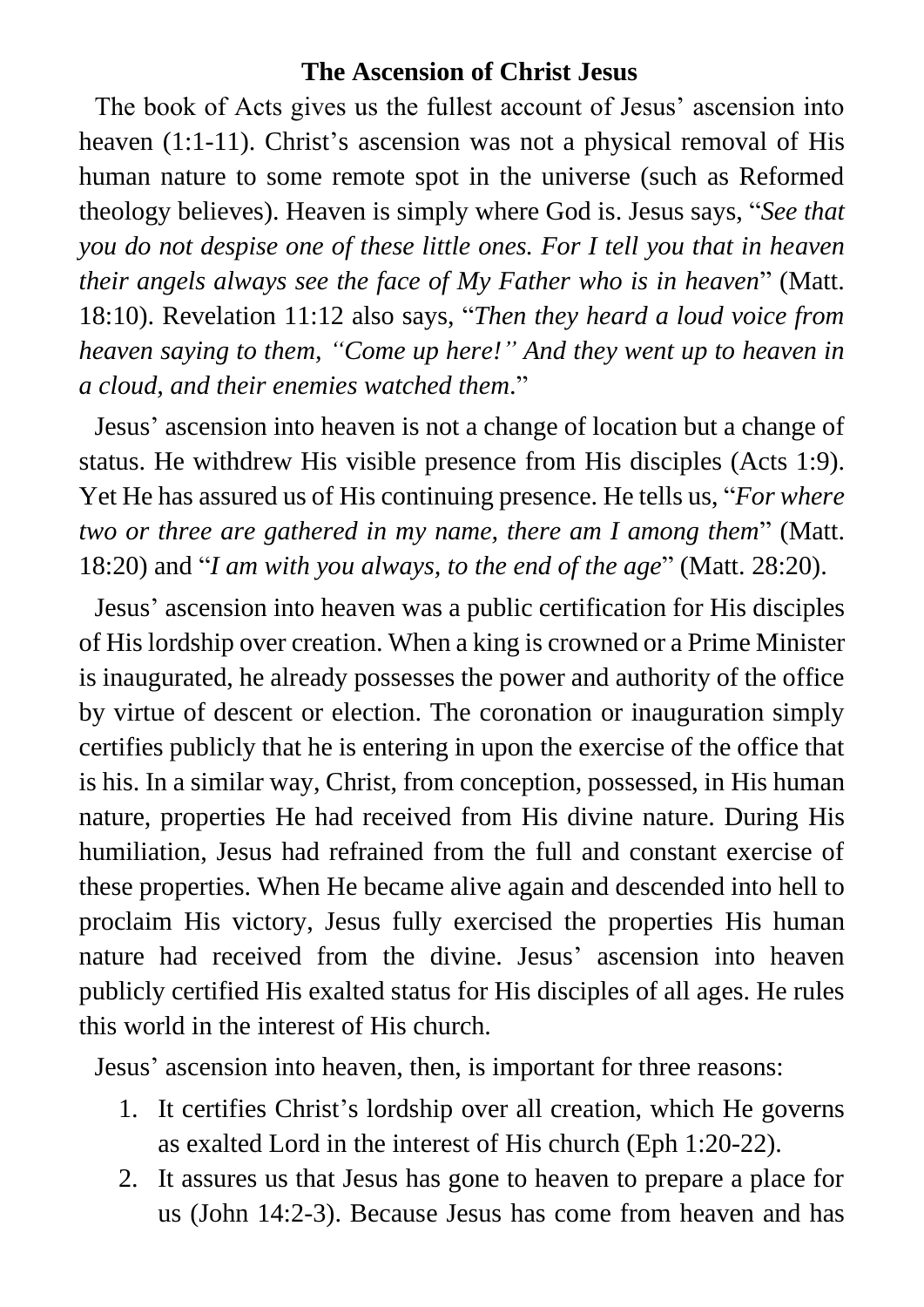returned to heaven (John 3:13; 6:33,38), we are assured He will also take us there when He comes again.

3. It assures us that Jesus is pleading our case before God in heaven. He who is God and can do all things is also man who suffered and was tempted as we are. Thus He can empathise with us and effectively plead our case before God in heaven (1 Jn 2:1,2; Heh 4:15,16).

In his Letter to the Ephesians, Paul states how God seated Jesus at His right hand (1:20).

The expression we often hear of "the right hand of God" is anthropomorphic, that is, it ascribes to God a human characteristic. "*God is spirit*" (John 4:24). He does not have a right hand as we do. The "right hand of God" signifies a position of power not a physical location (Psalm 118:15-16; 139:10; Matt. 26:64). Paul described what is meant by Jesus sitting at the right hand of God as follows:

*… "how incomparably great His power is for us, who believe according to the working of His mighty power. <sup>20</sup> He worked with that same power in Christ when He raised Him from the dead and seated Him at His right hand in the heavenly realms, <sup>21</sup> far above all rule, authority, power, dominion and every other name that can be mentioned, not only in this age but also in the one to come. <sup>22</sup> He also put everything under His feet and appointed Him as the Head of everything, for the benefit of the church, <sup>23</sup> which is His body, filled completely by Him who fills everything in every way*" (Eph. 1:19-23).

Christ, in His exalted state, governs and directs the affairs of this world also according to His human nature, which has received this property from His divine nature. Christ will not cease to carry out His governance on our behalf. All things will work for the good of God's children (Rom. 8:28). Jesus, who has given His life for us, directs the affairs of this world so that we shall be with Him in heaven. Thus we need not fear the devil and the world with their hostility for Christ and His church. Christ lives! He reigns! The same Jesus who has given His life for us will make all things work out for our eternal good.